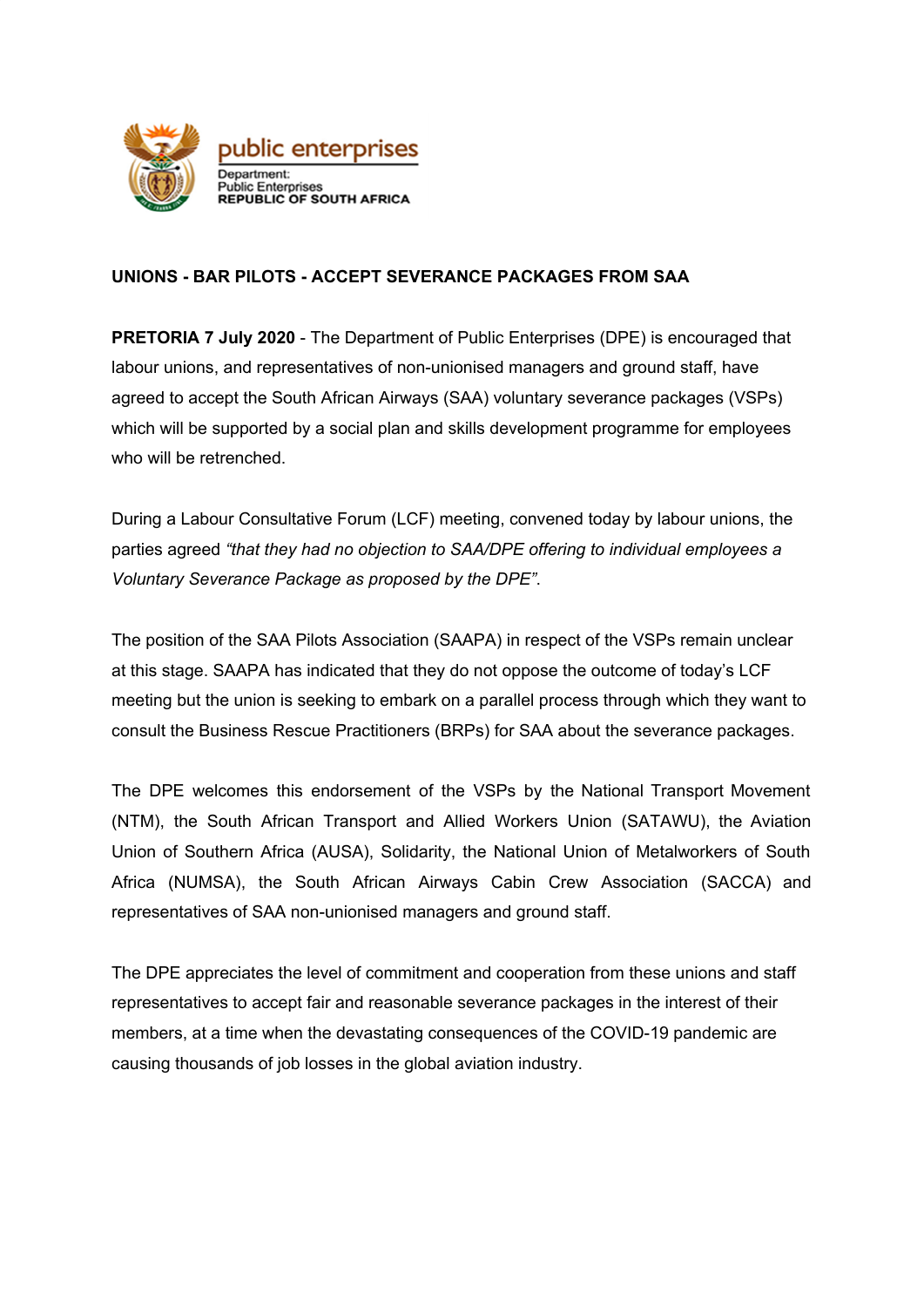In terms of today's agreement, 1 000 SAA employees will be retained. Around 2 700 SAA employees will be retrenched and will be able access the VSPs as soon as a business rescue plan for SAA is endorsed by a creditors vote.

|                     | <b>Voluntary Severance Packages</b>                 |
|---------------------|-----------------------------------------------------|
|                     | 1 week Severance                                    |
|                     | 1 month Notice                                      |
|                     | Leave paid out                                      |
|                     | pro rata 13th Cheque                                |
|                     | *Minimum Pacakge after calcualtions above: R200k    |
|                     | Severance Calcualted on 5.9% unpaid salary increase |
|                     | 5.9% salary increase backpay                        |
|                     | <b>TCE R0-R450k:</b><br><b>R100k</b>                |
| Incentive           | TCE R450k-R550k: R75k                               |
|                     | TCE R550k-R750:<br>R <sub>50</sub> k                |
|                     |                                                     |
|                     | Average Severance packages per employee category.   |
| <b>Front Line</b>   |                                                     |
| Cabin Crew          | R352 588                                            |
| Pilots              | R1 960 068                                          |
| <b>Ground Staff</b> |                                                     |
| Cargo               | R351 674                                            |
| Operations          | R351 209                                            |
| Simulator           | R476 976                                            |
| Support             |                                                     |
| <b>Back Office</b>  | R379 245                                            |
| Contractors         | R376 538                                            |
| Management &        | R477 192                                            |
| Specialists         |                                                     |
| total               | R 2,277 bn                                          |
|                     |                                                     |

The following VSP benefits were agreed to:

The BRPs have scheduled a creditors meeting for Tuesday 14 July 2020 to vote on the business rescue plan. A vote in favour of the business rescue plan by 75% of the voting interests would be required to carry the vote. Today's agreement at the LCF brings important momentum towards the adoption of a business rescue plan for SAA by creditors.

Other VSP conditions agreed to at the LCF include: